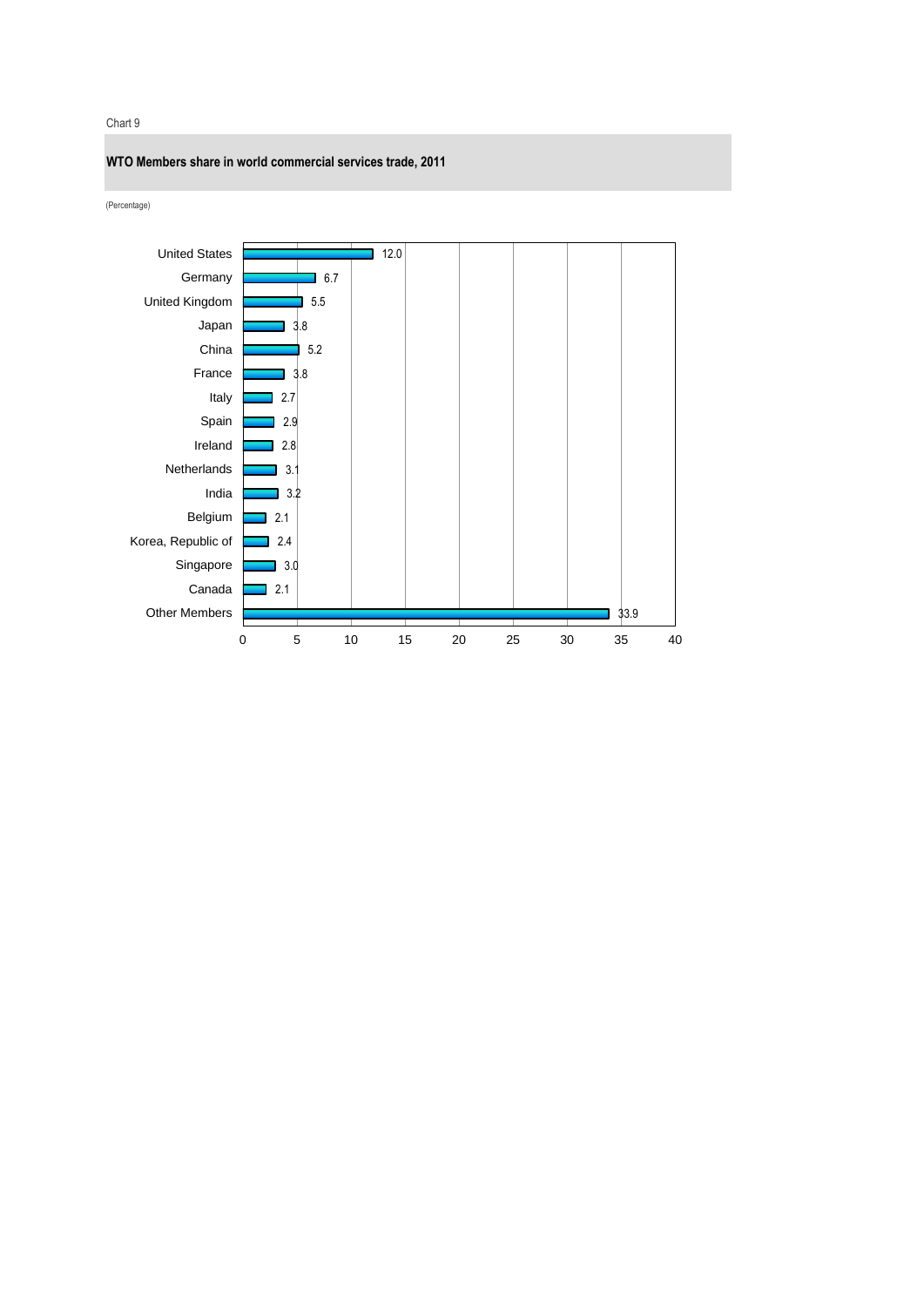## Graphique 9

**Parts des Membres de l'OMC dans le commerce mondial des services commerciaux, 2011**

(Pourcentage)

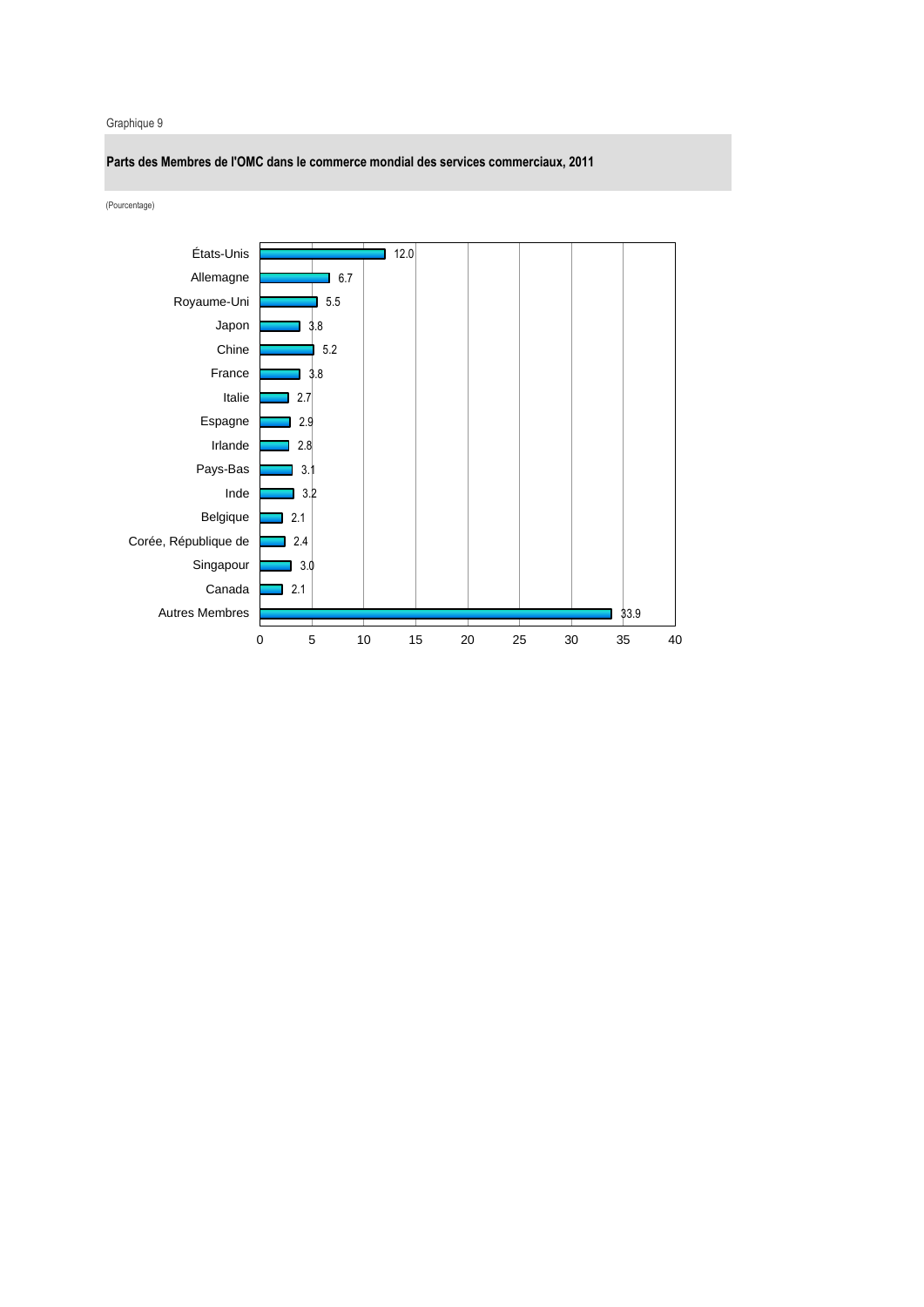## Gráfico 9

**Parte correspondiente a los Miembros de la OMC en el comercio mundial de servicios comerciales, 2011** (Porcentaje) Estados Unidos12.0 ٦ Alemania  $\overline{\phantom{0}}$  6.7 H. Reino Unido  $\overline{5}$ .5 Japón 3.8 China 5.2 Francia 3.8 Italia 2.7 España 2.9 Irlanda 2.8 Países Bajos 3.1 India 3.2 Bélgica 2.1 Corea, República de 2.4 Singapur ٦ 3.0 Canadá 2.1 Otros Miembros 33.9 0 5 10 15 20 25 30 35 40